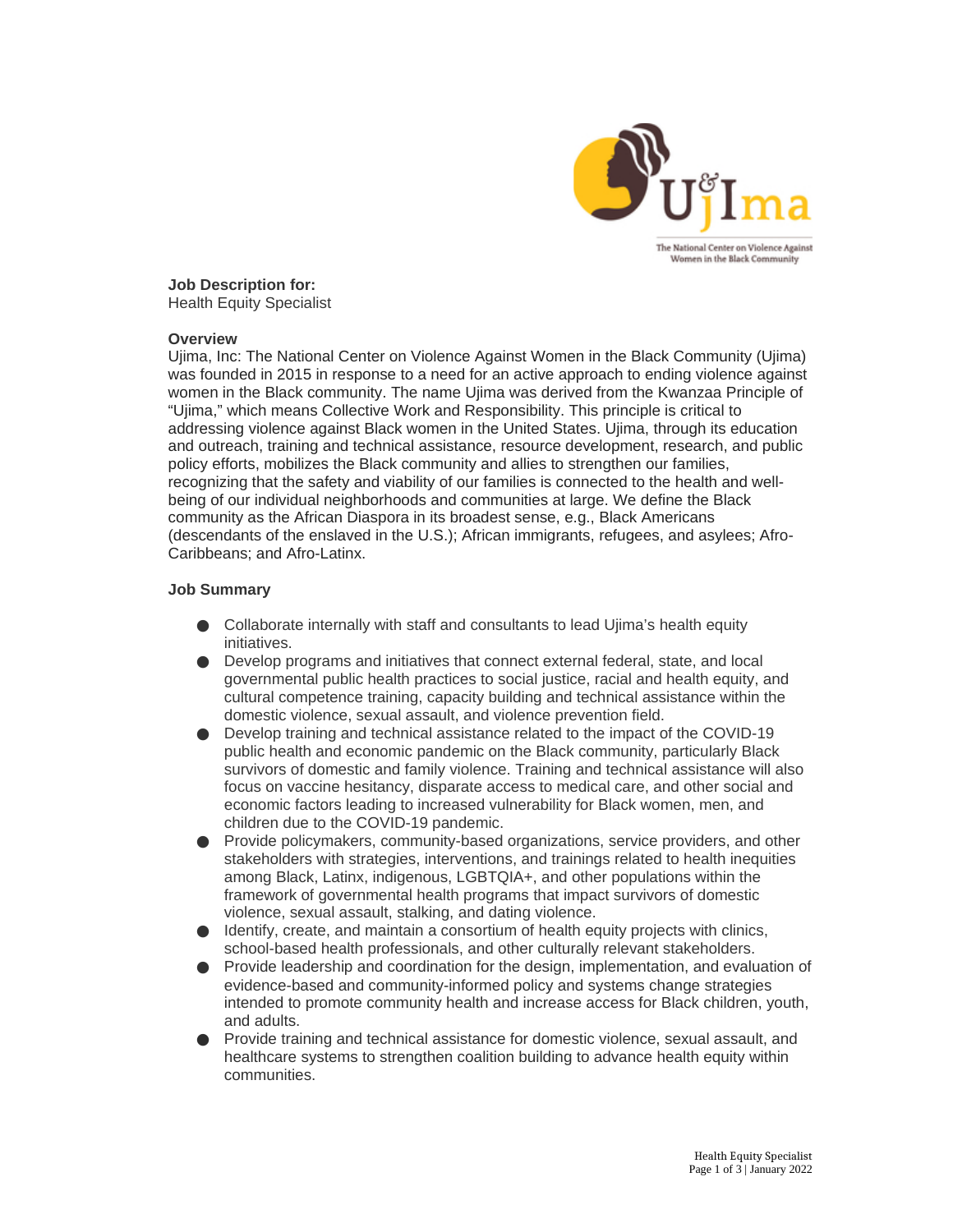## **Roles and Responsibilities:**

- Apply social and behavioral health change theories, building and maintaining trustbased relationships, and applying an equity lens towards transforming lives and communities.
- Provide leadership and plan, implement and measure health equity strategy to drive Ujima's goals.
- Develop and lead strategies and programs to grow the organization's health equity work both internally with staff and externally with members and other stakeholders.
- Develop tools and resources that focus on core governmental health equity competencies and priorities, as they relate to funding requirements.
- Research and maintain database tracking health department health equity initiatives related to intimate partner violence and corollary health conditions and comorbidities.
- Serve as the staff lead on Ujima's health equity agenda, compiling reports and metrics on meeting goals identified.
- Represent Ujima at coalition or stakeholder meetings, and work closely with partners to further health equity work.
- $\bullet$  Identify, create, and lead trainings and webinars; and develop fact sheets, website content, toolkits, and reports.
- Research and develop conference abstracts and workshop sessions at relevant national, state, or local meetings.
- Contribute to grant development, reports, and broader fundraising opportunities to support health equity program and technical assistance work at Ujima.
- Other duties as assigned, particularly related to the larger goals and objectives within the communications and special initiatives division of Ujima.

# **Qualifications:**

- Bachelor's Degree in public health, health sciences, social work or related field required, master's level education preferred.
- At least 7 years of demonstrated work experience in governmental public health programs, domestic violence and/or sexual health services, with a focus on health equity.
- Demonstrated ability to engage diverse community members and/or organizational partners in collective action or coalition efforts.
- Demonstrated skills in interpreting, utilizing and applying evidence-based information and research findings to educational programming.
- Demonstrated understanding of and ability to work cooperatively with local, statewide and regional domestic violence and sexual assault organizations, healthcare systems, and other community-based organizations.
- Demonstrated ability to think creatively, identify root causes, systems of influence and synthesize inter-disciplinary approaches to conceptualizing and addressing health equity work.
- Demonstrated commitment to eradicating violence against women, gender violence, and/or intimate partner violence. Demonstrated commitment to the trauma informed, survivor-centered philosophy of Ujima.

## **Skills**

- Excellent oral and written communication skills which demonstrate a commitment to professionalism.
- Ability to manage multiple projects with overlapping deadlines.
- Ability to work independently as well as collaboratively in a small office setting.
- Ability to develop and maintain cooperative relationships with a diversity of individuals, organizations, and government agencies that support effective negotiation and networking necessary for advocacy with internal and external stakeholders.